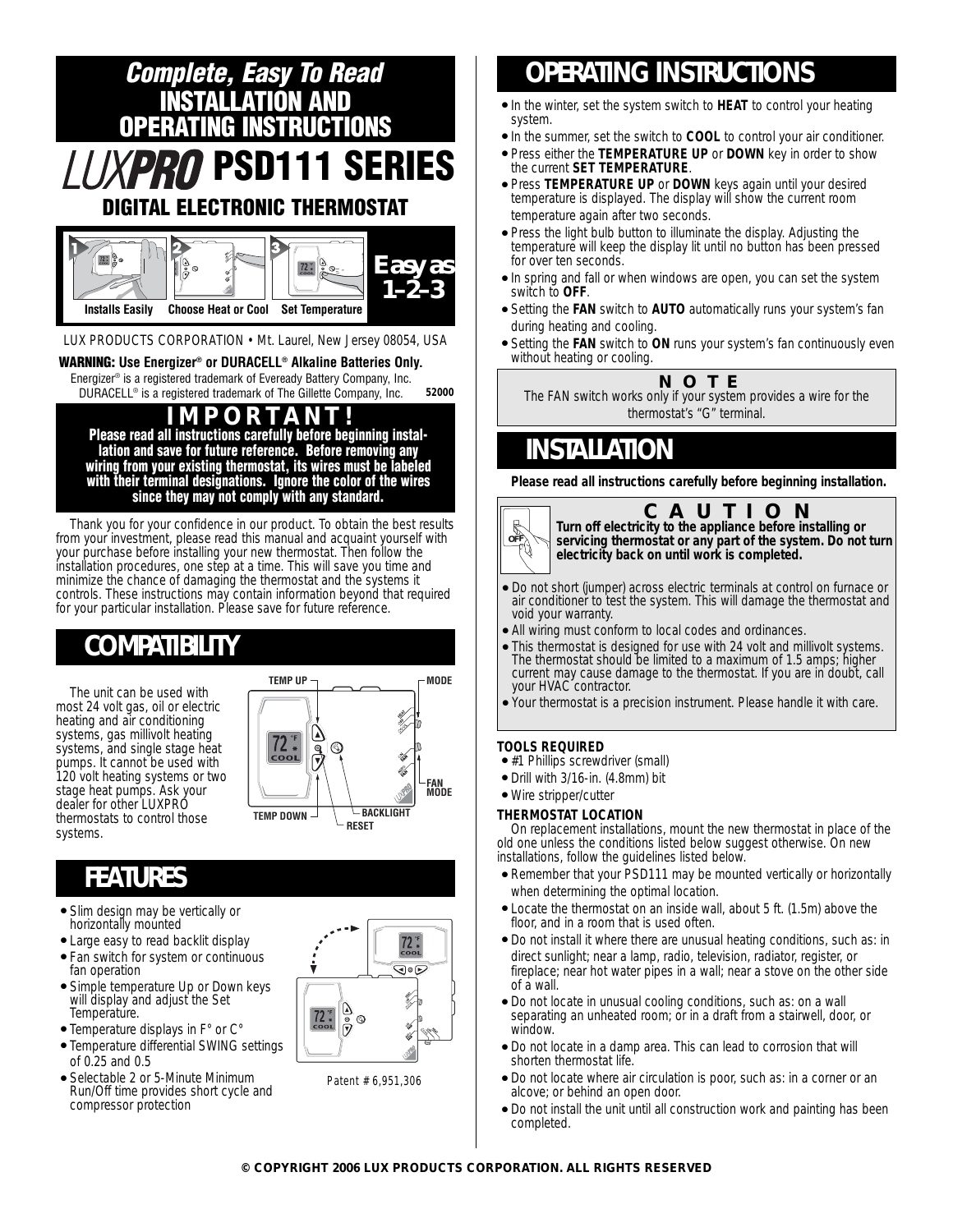### **CAUTION**

*Read instructions carefully before removing any wiring from existing thermostat. Wires must be labeled before they are removed. When removing wires from their terminals, ignore the color of the wires since they may not comply with any standard.*



#### **REMOVING THE OLD THERMOSTAT**

1. Switch electricity to the furnace and air conditioner OFF; then proceed with the following steps.

2. Remove cover from old thermostat. Most are snap-on types and simply pull off. Some have locking screws on the side. These must be loosened.

3. Note the letters printed near the terminals. Attach labels (enclosed) to each wire for identification. Label and remove wires one at a time. Make sure the wires do not fall back inside the wall.

4. Loosen all screws on the old thermostat and remove it from the wall.

#### **MOUNTING THE PSD111 ON THE WALL**

1. Decide whether the thermostat will be mounted vertically or horizontally.



2. Strip insulation 3/8 in. (9.5mm) from wire ends and clean off any corrosion.

3. Fill wall opening with non-combustible insulation to prevent drafts from affecting

4. Cup the thermostat with one hand behind the thermostats display.

Separate the unit from it's base plate using the tabs protruding from it's body with the other hand.



**NOTE** *If you are mounting the base to a soft material like plasterboard or if you are using the old mounting holes, the screws may not hold. Drill a 3/16 in. (4.8mm) hole at each screw location, and insert the plastic anchors provided. Then mount the base as described below.*



### **ATTACHING WIRES**



5. Route the wires through the large hole in the base plate by the terminal block. Hold the base against the wall, with the wires coming through. Position the base for best appearance (to hide any marks from an old thermostat). The terminal block should be either to the right of or below the routing hole. Attach the base to the wall with the two screws provided.

#### **WIRING DIAGRAMS**

These diagrams are provided for new installations or un-referenced wires.